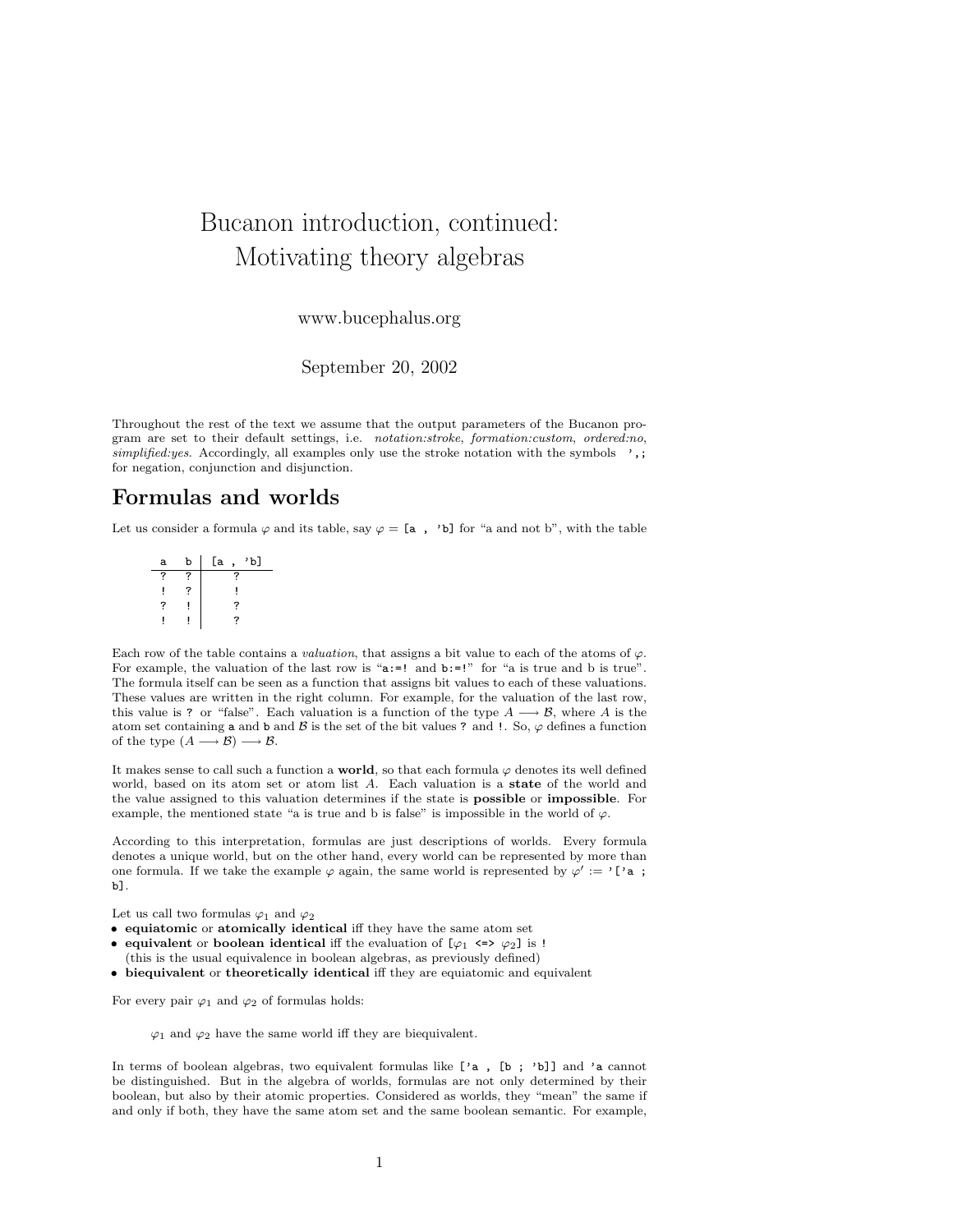['a , [b ; 'b]] and 'a are equivalent, but not equiatomic and thus not biequivalent.

#### Formulas and theories

In logic a theory is made of two ingredients:

- a language, i.e. a set of sets, generated from a given vocabulary or signature, and
- a subset of this language, where the elements are called axioms or theorems.

Usually, these theories are so–called theories of first–order predicate logic, where the signature comprises arbitrary function and predicate symbols. But the propositional logic theories we consider here are much more primitive and only made of nullary predicate symbols or atoms as we call them. So our theories are defined by

- their atom set, and
- their set of axioms.

Expressions in general and the Bucanon formulas in particular are always finite. The theories we consider here are always finite, too, in the sense that their atom set if always finite. Although the set of all formulas in general and the set of all theorems or consequences of a given finite theory is always infinite, there is always a finite set of axioms to define it properly. Thus, our theories are given by

- a finite set of atoms, and
- a finite set of axioms.

Saying that the axioms  $\{\varphi_1, \ldots, \varphi_n\}$  must hold is the same as saying that their conjunction  $[\varphi_1,\ldots,\varphi_n]$  holds, i.e. the set of axioms is essentially one axiom. Besides, when the atom set is implicitely present in this axiom, it is not really necessary to explicitely state the atom set. So finally, our specification of a theory reduces to the definition that a theory is given by just a formula. On the other hand, a given formula  $\varphi$  defines its unique theory on the atoms given in  $\varphi$ .

For every pair  $\varphi_1$  and  $\varphi_2$  of formulas holds:

 $\varphi_1$  and  $\varphi_2$  denote the same theory iff they are biequivalent.

## Propositional logic and boolean algebra

From the point of view we just scetched, formulas, worlds and theories are essentially the same, and this similarities between syntactical and semantical concepts is the basis for the science of (modern) logic. In fact, things become more complicated, when we generalize propositional logic to predicate logic. Our term *world* is usually not used, but *models* is the common title for concrete examples of abstract theories. However, the important and powerful interplay between syntax and semantics remains.

When we look at introductions of propositional logic, the boolean equivalence relation is always defined, but the atomic equivalence relation isn't. For a great deal that has to do with the fact that mathematicians nowadays tend to see propositonal logic as a special branch of (boolean) lattice theory. Lattices are partially ordered sets and the equivalence relation  $\Leftrightarrow$  of this partial order  $\Rightarrow$  (defined by  $x \Leftrightarrow y$  iff  $x \Rightarrow y$  and  $y \Rightarrow x$ ) is always the identity, because a partial order is antisymmetric by definition, i.e.  $x \Rightarrow y$  and  $y \Rightarrow x$  implies  $x = y$ . For formulas, this is not the case, of course, as there are equivalent, but non–identical formulas like [a , b] and [b , a]. So in order to subsume propositional logic under boolean lattices, the set of formulas is replaced by the set of their equivalence classes. This construction of equivalence classes or quotient structures is a common trick in mathematics. For example, rational numbers are not defined as fractions  $\frac{n}{d}$  of two integers, but as the equivalence classes of those fractions. Otherwise,  $\frac{3}{2}$  and  $\frac{6}{4}$  would only be equivalent, but not equal and  $\frac{3}{2} = \frac{6}{4}$ would be wrong. From a boolean point of view this quotient structure (sometimes called Lindenbaum–algebra) is fine, but the atomic properties of formulas are not preserved during the transformation. The two formulas [a , 'a] and [b , 'b] are equivalent, thus their classes are equal in the boolean algebra. But their atom sets are different. The function @, that assigns the set or ordered list  $\mathbb{Q} \varphi$  of its atoms to each given formula  $\varphi$  cannot be redefined in the quotient structure. Accordingly, there is no redefinition of the atomic and theoretical equivalence relations possible.

In order to overcome this shortcoming, we generalize boolean algebras to quasi-boolean algebras, where elements can be equivalent without necessarily being equal. While lattices